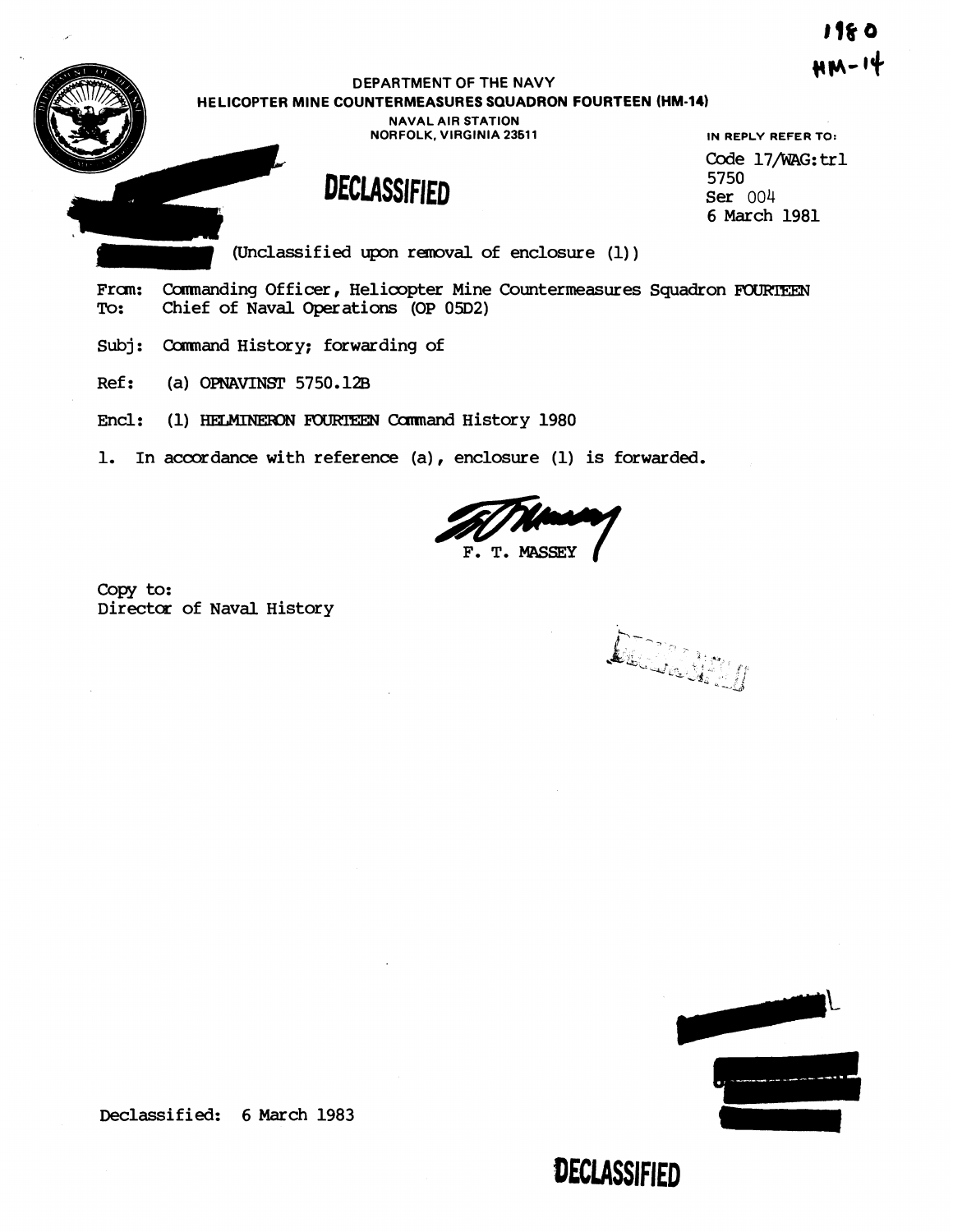# DECLASSIFIED

### COMMAND HISTORY

- **I Cumand Organization** 
	- **a.** Carmand

ΩØ

 $\frac{1}{2}$ 

- **b. Missions**
- **c. Organization**
- **I1 Chronological Sumnary of Operations**

**I11 Department Sumaries** 

- **a. Operations**
- **b. Maintenance**
- **c. Administration**
- d. Safety/NATOPS

De Ster



**Enclosure (1)** 

DECLASSIFIED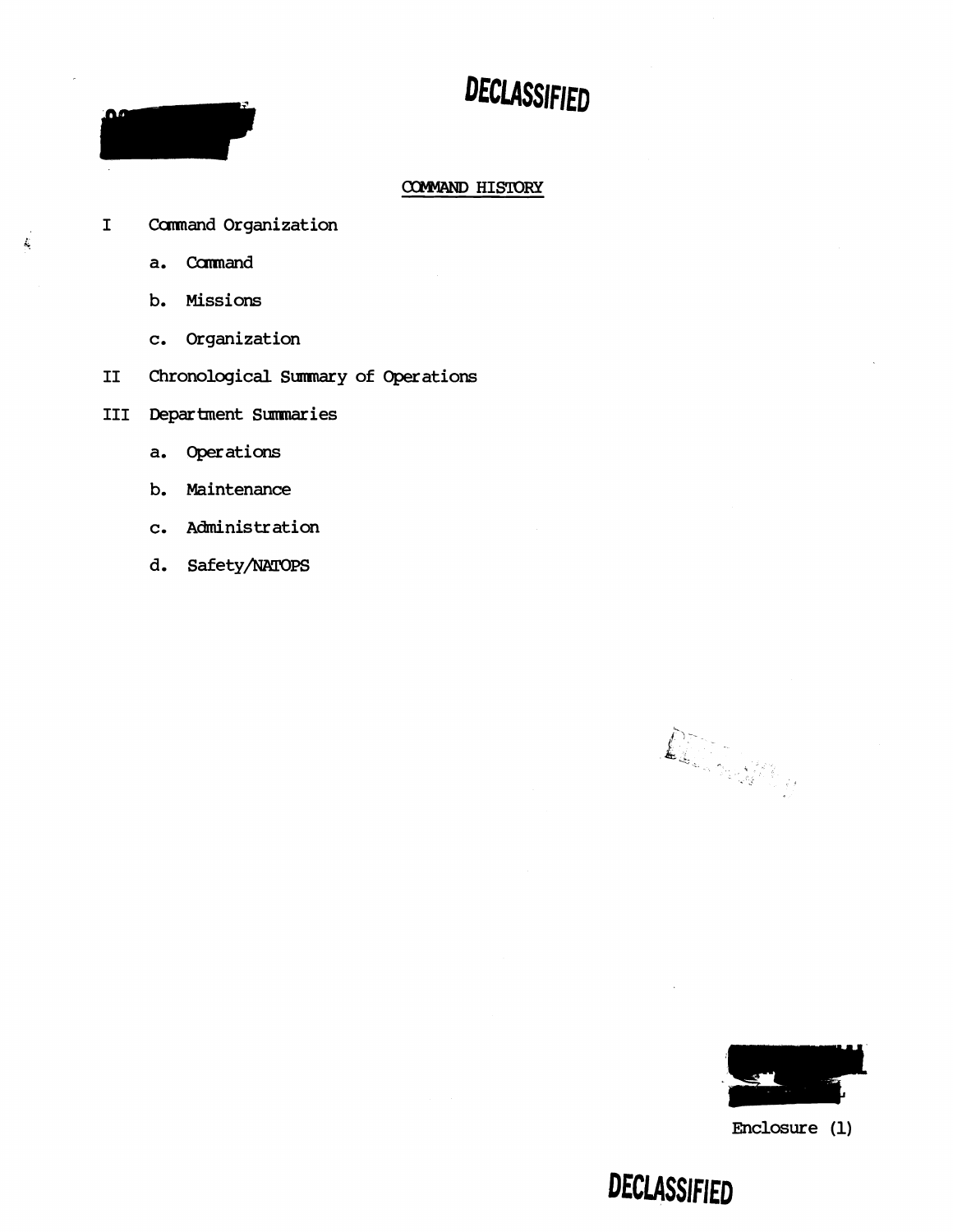DECLASSIFIED



#### I. Command Organization

a. Comnand. Cmander Frederick T. **MASSEY,** USN, 17, became the Third Commanding Officer of HELMINERON FOURTEEN when he relieved Commander Thomas H. HOIVIK on 15 November 1980. Commander Morris G. STEEN assumed the duties of Executive Officer.

b. Mission. HELMINERON FOURTEEN combines all the capabilities and responsibilities associated with an AMCM unit and an aircraft squadron; this includes mission systems and equipment, navigation networks, and the computer hardware and software required for conducting a total minesweeping operation. HM-14 is manned to operate and maintain seven Sikorsky RH-53D aircraft, 5 MK-105 hydrofoil-borne minesweeping devices and related equipnent, as well as pre vinding the expertise required for planning, executing and evaluating the effectiveness of a canplete minesweeping operation. In addition to its primary mission of AEICM, the squadron is tasked with secondary missions of Vertical Onboard Delivery (VOD) and Search **an6** Rescue **(SAR)** .

c. Orqanization. The organization of the squadron remained unchanged in that all detachments when formed for missions, retained department status with the Officer-in-Charge reporting to the Commanding Officer. HM-14 was called upon to perform several tasks far exceeding **normal** mission requirements. **As** a result the squadron had been split into detachments throughout the year to perform its multiple commitments.

11. Chronological Sumnary of Operations

(C) 30 DEX: 79

-14 ordered to teardown a detachment of two aircraft to load aboard C-5 aircraft to deploy to Mid-East via Sigonella aboard USS NIMITZ (CVN-68) in sup port of operation "Evening Light".

2 **JAN** 80

Buildup, test aircraft and fly aboard the Nimitz in Naples Harbor. Without incident in a record 2<sup>1</sup>/<sub>2</sub> days.

14 JAN-9 FEB 80

Detachment of one aircraft sent to **NAS** Roosevelt Roads for VDD operations in support of USS SARATOGA (CV-60).

4-29 **FEB** 80

Four aircraft **undertake** Mid-Depth **Sweep** training at **NAS** Key **West, FL.**  Aircraft and crews safely complete 82 successful stream and recoveries of Mid-Depth Sweep **Gear,** attaining 75.2 hours of taw **and** qualifying 8 new AMM Mission Commander and 3 new Flight Crewmen.



DECLASSIFIED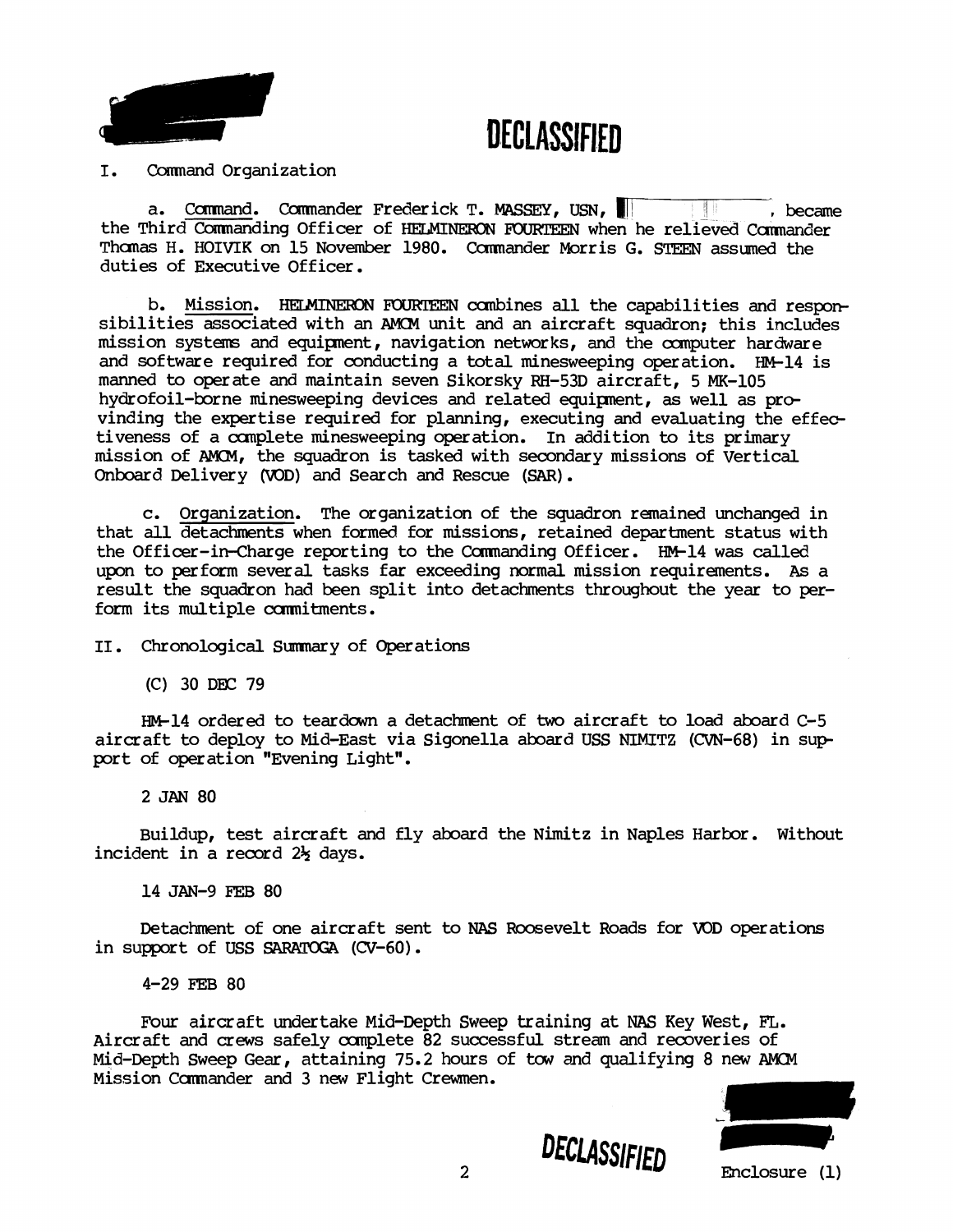



6-21 MAR 80

Detachment of one aircraft sent to **NAS** Roosevelt Roads for VOD Operation in support of USS **EISENHOWES** (CVN-69).

(C) 8 **MAR** 80

Begin build-up of all available MK-103 sets into Mid-Depth gear. Palletize and stage all HM cumunity sweep gear for C-5 loadout; and covertly prepare for Indian Ocean Deployment.

10 APR 80

Squadron required to make a complete hangar move from  $LP-13$  to  $LP-3$ .

(C) 15 **APR** 80

HM-14 departed Norfolk, VA onboard USS EISENHOWER (CVN-69) with three aircraft in support of operation "Evening Light" and 10 month deployment to Indian Ocean.

**7 MAY** 80

Squadron personnel divided in half. HM-14 directed to leave sufficient personnel onboard USS EISENHOWER along with three aircraft for VOD and contingency operations. HM-14 Det II established. HM-14 Det II flight crews transported 2,679 passengers and over 1.9 million lbs of cargo during the longest peacetime deployment on record. The remainder of the squadron crossdecked to USS NIMITZ to return to CONUS.

12 MAY 80

First VOD Ops between Masirah and CV Battle Croups.

**29 MAY** 80

USS NIMITZ with W14 personnel ernbarked aboard returns to **CONUS.** 

7JUN 80

HM-14 Det II aircraft and personnel crossdeck to USS CONSTELLATION (CV-64) for KID Operations in **Diego** Garcia.

13-16 JUN 80

VOD Operations take place between USS CONSTELLATION (CV-64) and Diego Garcia.

**22** JUN 80

Crassdeck back to USS DWIGHT D. EISENHWEZ **(CVN-69). DECLASSIFIED** 

**(C) 2** JUL 80



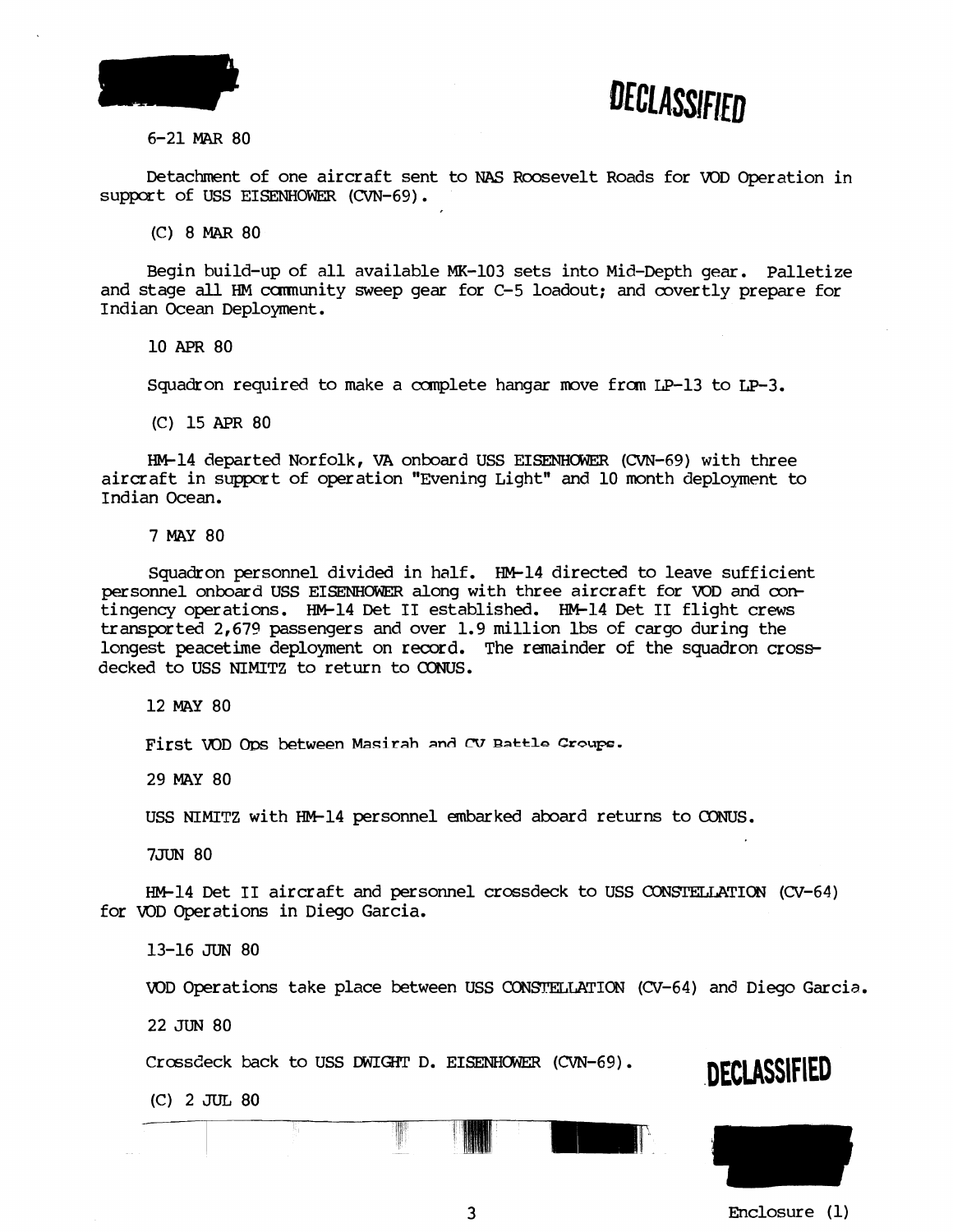



#### 17 & 21 JUL 80

VOD Operations between USS DWIGHT D. EISENHOWER (CVN-69) and Tengah airbase Singapore.

5-6 **AUG** 80

Two aircraft detachment conducts air operations in support of mine readiness inspection for certification (MWJI) aboard USS **PONCE** (LPD-15).

28 AUG 80

Day and night landing qualifications on USS New Orleans (LPH-11).

5-9 SEP 80

Day and night WD Operations between CVN-69 and Diego Garcia.

7-15 OCT 80

One aircraft detachment to **NAS** Roosevelt Roads in support of WD Operations onboard USS INDEPENENCE.

18 OCT 80

HM-14 ordered to deploy.

19 *OCT* 80

Three C-5's, fifty-four personnel, minesweeping equipnent and spare parts departed Norfolk.

20 OCT 80

One C-5 arrived Hickham AFB, HI awaiting diplomatic clearance into Bahrain.

21 OCT

Two C-5's arrived Clark AFB, RP. awaiting diplomatic clearance into Bahrain.

26 OCT 80

Diplanatic clearance to enter Saudi Arabia received. C-5's depart philippines and Hawaii one day apart to proceed to Saudi Arabia via Diego Garcia.

28 OCT 80

First C-5 arrived Dhahran, Saudi Arabia after dark, transferred equipment First C-5 arrived Dhahran, Saudi Arabia after dark, transferred equipment<br>to truck and bus for transportation to Jubail for on-load USS IA SALLE (AGF-3)<br>early following morning (all transfers done at night.)

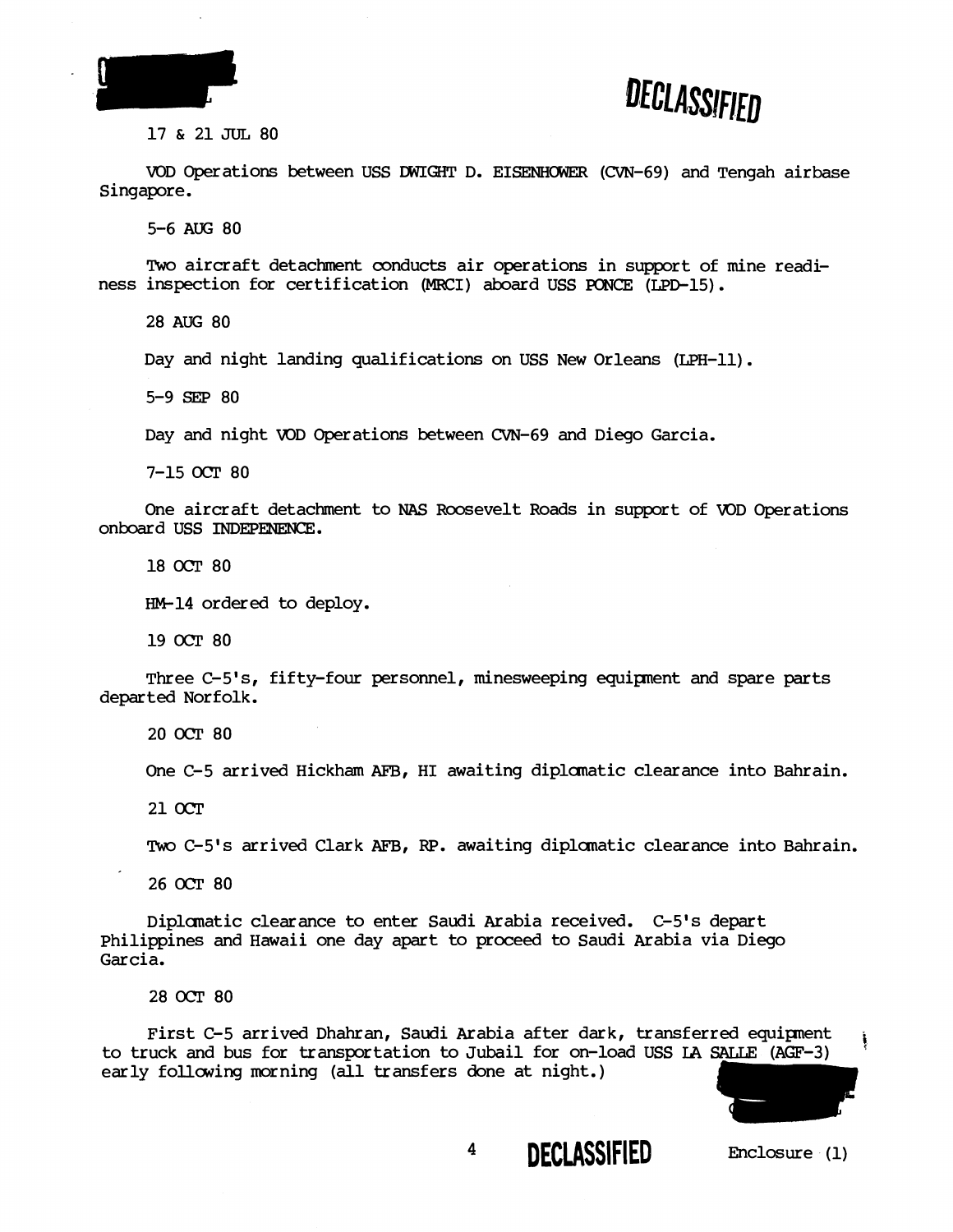

28 OCT 80

30-31 OCT 80

Second and third C-5's arrived Dhahran for transfer to USS LA SALLE.

**All the Construction of the Construction of the Construction** 

**DECLASSIFIED** 

1 NOV 80

USS LA SALLE (AGF-3) departed Jubail for Indian Ocean.

4 NOV 80

First RH-53D (A/C 630) and seven Det TWO personnel transferred from USS DWIGHT D. EISENHOWER (CVN-69) to USS IA SALLE (AGF-3).

5 NOV 80

Second RH-53D (A/C 635) and fifty-three personnel transferred to LA SALLE.

6 NOV 80

Third RH-53D (A/C 631) and remaining twenty personnel transferred to LA SALLE  $(AGF-3)$ .

7 NOV 80

Three MK-103 Mid-Depth missions completed.

8 NOV 80

All mission ccmnanders and first crewmen complete MK-103 Mid-Depth refresher training.

9 NOV 80

Three RH-53D's and caretaker force of seventeen personnel transferred to USS DWIGHT D. EISENHOWER (CVN-69) .

9-10 *NaV* 80

USS LA SALLE (AGF-3) enroute to Bahrain for turnover with USS CORONADO (AGF-11).

11-16 **NOV** 80

Inport Bahrain. All personnel and equipment transferred to USS CORONADO  $(ACF-11)$ .

15 NOV 80

HM-14 Change of Command.

DECLASSIFIED



**DECIMENTS**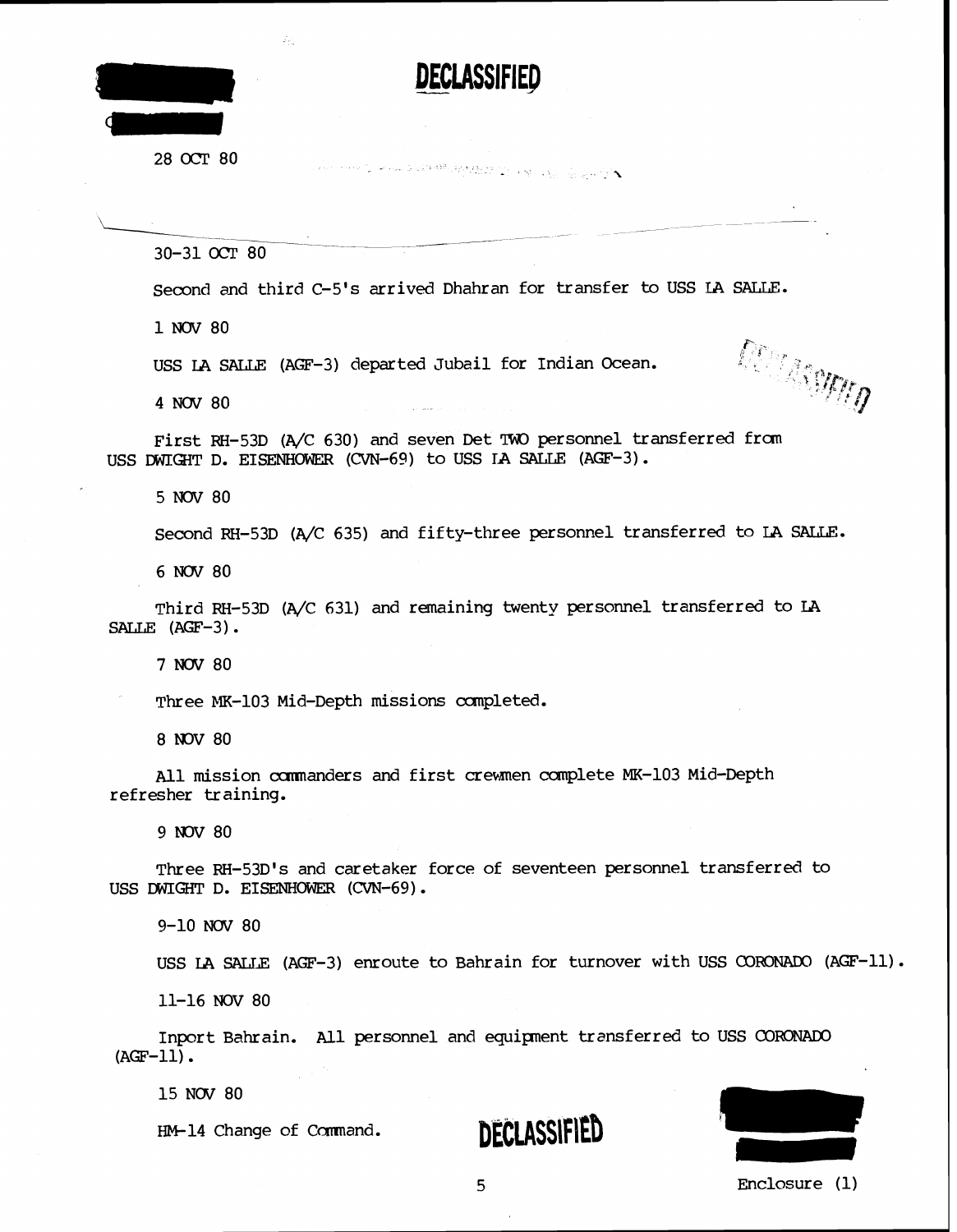

## **DECLASSIFIED**

16-18 NOV 80

USS CORONADO (AGF-11) enroute to the Indian Ocean.

19 NOV 80

Two RH-53D's transferred from USS DWIGHT D. EISENHOWER (CVN-69) to USS 03- (Am-11) . One MK-103 Mid-Depth mission ccmpleted.

20 NOV 80

~hird w53~ transferred **to** USS **COWSNADO** (A@-11) after cannabalizing parts from aircraft already on USS CORONADO (AGF-11).

22 *NOV* 80

Second RH-53D (A/C 630) demonstrates AMCM capability.

23 NOV 80

Maintenance Standdawn conducted due to multiple aircraft problems.

27 *NOV* 80

Safety Standdawn conducted.

3 DEC 80

Third RH-53D (A/C 631) demonstrates mission capability. Initial objectives of three aircraft and six crews AMCM mission ready by 5 DEC 80 accomplished.

(C) 5 DEC 80

Clearance for HH-53D1s to enter Persian Gulf received, however sweep **ops not** authorized.

9 DEC 80

USS CORONADO (AGF-11) enroute to Persian Gulf.

13 DEC 80

DECLASSIFIÉL

Night ship landing qualifications attained for six pilots.

20-28 DEC 80

Port visit Bahrain.

22 DEC 80

"HOMEGUARD" provides offload of USS DWIGHT D. EISENHOWER (CVN-69) transporting 103 passengers and 115,000 pounds of **cargo.**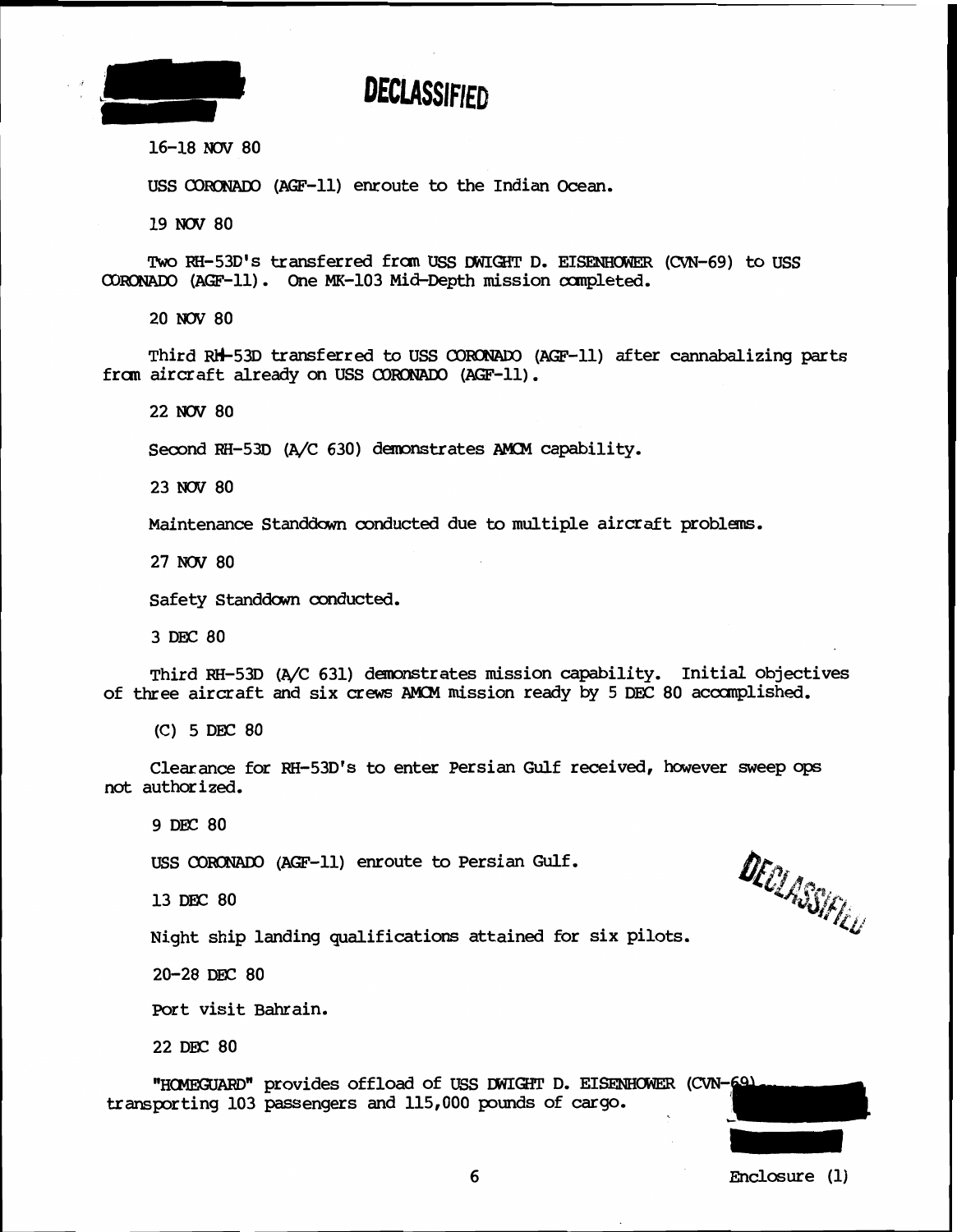

## **111.** Department Briefs

- **a. Operations** 
	- **(1) Flight The**

|               | Flight Hours | <b>AMOM Hours</b> | Tow Hours |
|---------------|--------------|-------------------|-----------|
| JAN           | 267.3        | 0                 | 0         |
| FEB           | 196.4        | 114.5             | 74.9      |
| <b>MAR</b>    | 63.1         |                   | 0         |
| <b>APR</b>    | 38.2         | 0                 | 0         |
| <b>MAY</b>    | 126.7        | 0                 | 0         |
| <b>JUN</b>    | 126.0        |                   | 0         |
| JUL           | 146.2        | 10                | 4.2       |
| <b>AUG</b>    | 204.4        | 44.2              | 21.7      |
| <b>SEP</b>    | 148.4        | 0                 | 0         |
| <b>OCT</b>    | 169.2        | 0                 | 0         |
| <b>NOV</b>    | 126.8        | 43.5              | 38.4      |
| <b>DEC</b>    | 158.2        | 21.6              | 13.7      |
| <b>TOTALS</b> | 1730.9       | 233.8             | 152.9     |

## (2) Training

| Type                                    | Man Hours |
|-----------------------------------------|-----------|
| Officer Training                        | 1448.8    |
| Aircrew Ground Training                 | 1323.1    |
| Formal Training                         | 16756.3   |
| <b>Enlisted Professional</b>            | 5872.5    |
| General Military Training               | 5116.0    |
| On the Job Training                     | 28462.3   |
| Formal Courses of Instructions Attended | 426       |
| <b>AHACS Designated</b>                 | 5         |
| <b>HACS Designated</b>                  | 7         |
| 1st Crewman Designated                  | 6         |

DECLASSIFIED

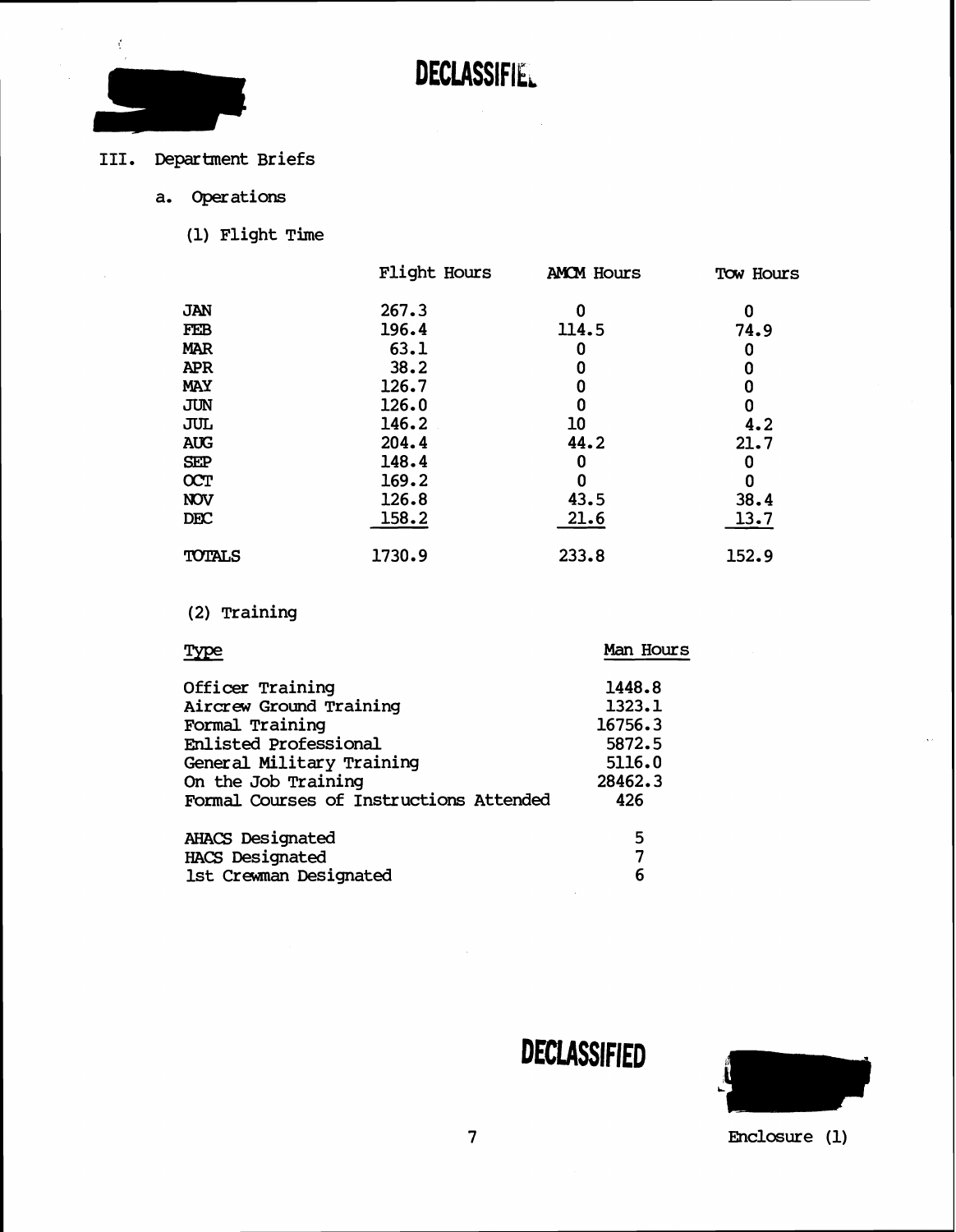

## DECLASSIFIFD

b. Maintenance

1. (C) "By the book maintenance" has been the theme of the Maintenance Department. Maintenance support of each cunnitment has been superior in every aspect, most notably, the outstanding support of the Indian Ocean **VOD**  detachment. Operating in an unfamiliar **CV** environment and with difficult supply logistics, the Maintenance Department provided an operational aircraft readiness posture surpassing all existing VOD milestones since its conception. Underscoring the flexibility of the department, was the flawless response to urgent MCM contingency operations. The Maintenance Department reconfigured the aircraft and conducted two crossdecks, involving three ships, simultaneously while maintaining the aircraft in an **OPREADY** 24 hour status. These hazardous evolutions were conducted without incident, reflecting the high degree of safety consciousness within the department.

2. (U) Recognition has been received from COMNAVAIRLANT for three Pro-of-the-Week awards' AMH3 separate Pro-of-the-Week awards' AMH3

3. Recognition has been received from COMFAIRWESTPAC for the superior results of the detachment's mid-cruise Corrosion Control Inspection. In the words of the inspecting team, "THE BEST H-53"S WE HAVE SEEN".

**4.** (U) Recommendations for Flag Letters of Comm<u>endati</u>on for <u>superior</u> words or the inspecting team, "THE BEST H-53"S WE HAVE SEEN".<br>4. (U) Recommendations for Flag Letters of Commendation for superior<br>professionalism have been submitted for AD2 , AD2 , AMH3

5. (U) Beneficial suggestions have been suhnitted concerning an improved blade securing system and life raft storage positions. Additionally improvements to a special tool used in installing a locking washer on the tail rotor servo were designed and used successfully by AMH2 **.** AMH2 also suhnitted a design that has proven successful for a special tool used to install BIM grenades. The latter two beneficial suggestions are being processed by Detachment TW.

6. (U) The Plane Captain Training Syllabus has proven so successful that it has been implemented into the model manager **PQS** program.

**7.** (U) The **FOD** prevention program has been re-vitalized and continues to be a dynamic program with zero FOD incidents this year. HM-14's daily FOD walkdowns are SOP for all hands. HM-14 took an active role in FOD prevention on the USS DWIGHT D. EISENOHWER (CVN-69). LT HUGHES' proposal for attacking FOD at its source was accepted by the USS DWIGHT D. EISENOHWER (CVN-69) and was successful in reducing that ship's **FOD** incidents by 50 percent.

8. (U) Tool Control has been one of the squadron's more impressive safety undertakings. The success of this program is a result of personal involvement and cunnitment at all levels. A tool control inspection was conducted by CAG SEVEN and he reported the Aircraft Division has the best tool control on the ship.



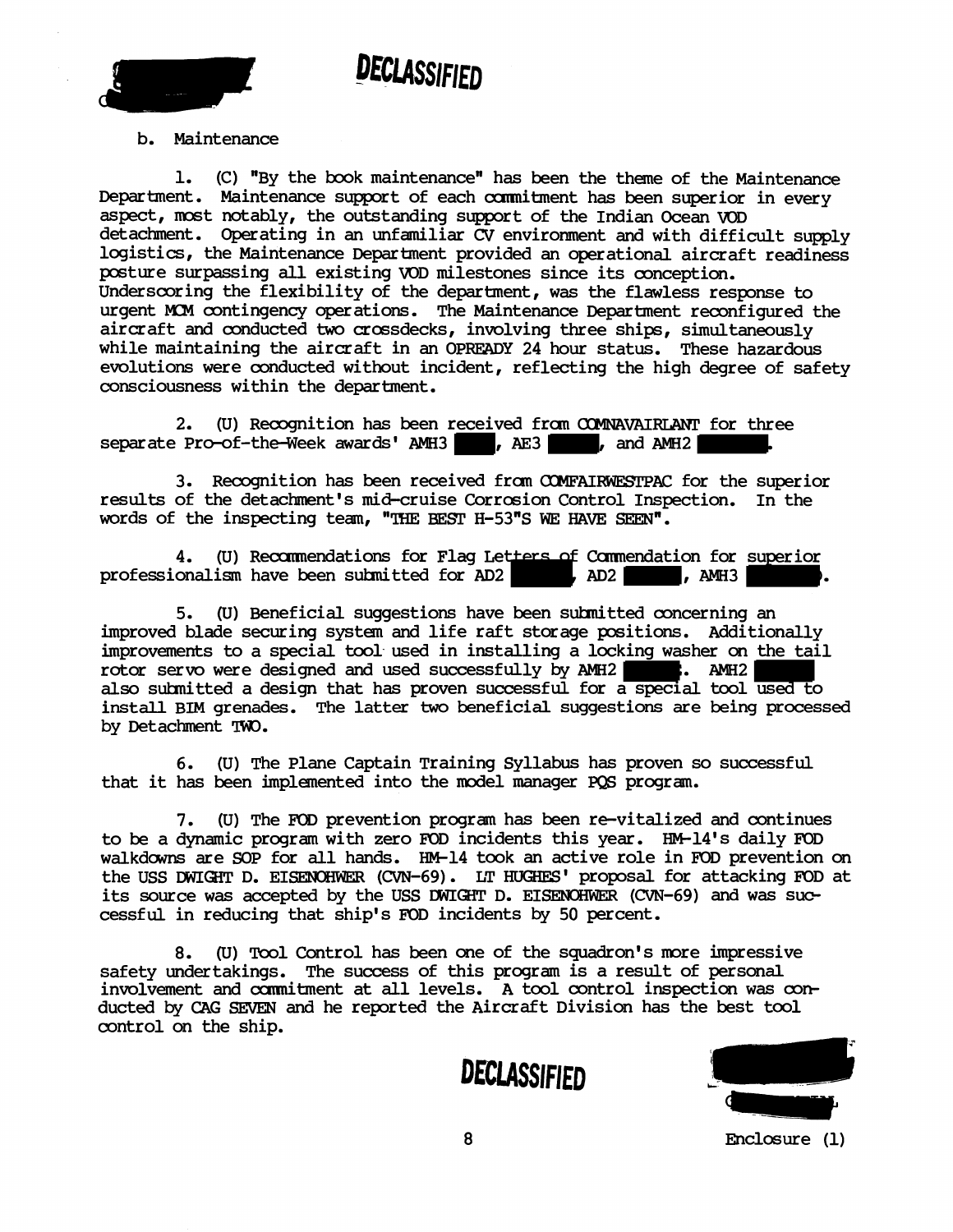

#### c. Administration

1. (U) Information on drug and alcohol problems and the programs offered by the Navy to reduce their effect on operational readiness is available to all personnel.

**2.** (U) The monumental task of moving HM-14 £ran one hangar to another in an incredible two days is directly attributable to the perseverance and safety awareness of the First Lieutenant Division. Thousands of pounds of equipment were safely transported and relocated from LP-13 to LP-3 prior to the Indian Ocean Deployment.

3. (U) The First Lieutenant has initiated many self-help projects to enhance the overall safety of the hangar. Among these are a new firebill, upgrading the fire extinguishing system, application of non-skid pads to all stairways in the squadron, repainting all fire lanes, and the replacement of numerous broken windows. Many wiring deficiencies have also been corrected.

d. Safety/NATOPS

1. (U) Outstanding safety progran management and personnel involvement at all levels continues to be the catalysts for HM-14's impressive safety achievements. Four Safety Standdowns were conducted in CY-80, which paid substantial dividends during the turbulent year.

2. (U) Pilots are encouraged to document all aircraft incidents to the maximum extent possible in order to improve the operational readiness in the AMOM community. The squadron's safety mishap form has proven to be an oustanding means of compiling all pertinent data. Twenty-four Safety and Quality deficiency reports and thirty-eight aircraft and ground incident reports were suhnitted this award period. Many of these reports recxmended changes or requested engineering investigations which precipitated improvements to ship board RH-53D capability and associated AKM equipnent. Additionally, nine new problem areas have been identified.

**3.** (U) The interest in safety awareness is prevalent throughout the command, starting at the top. The Commanding Officer's safety message was designed to be placed in each shop as a constant reminder of the command level attention to safety, and to reemphasize the cxmnand position that safety is the responsibility of each individual.

**4.** (U) The main thrust of our successful Safety Program has been the munication of the proven principles of safety as they relate to operational. readiness. The hazards of aviation cannot be reduced (by reducing flying time or ground training), lest we reduce our readiness hawever, the risks we face can be reduced through education of safety awareness and doing the job right the first time.